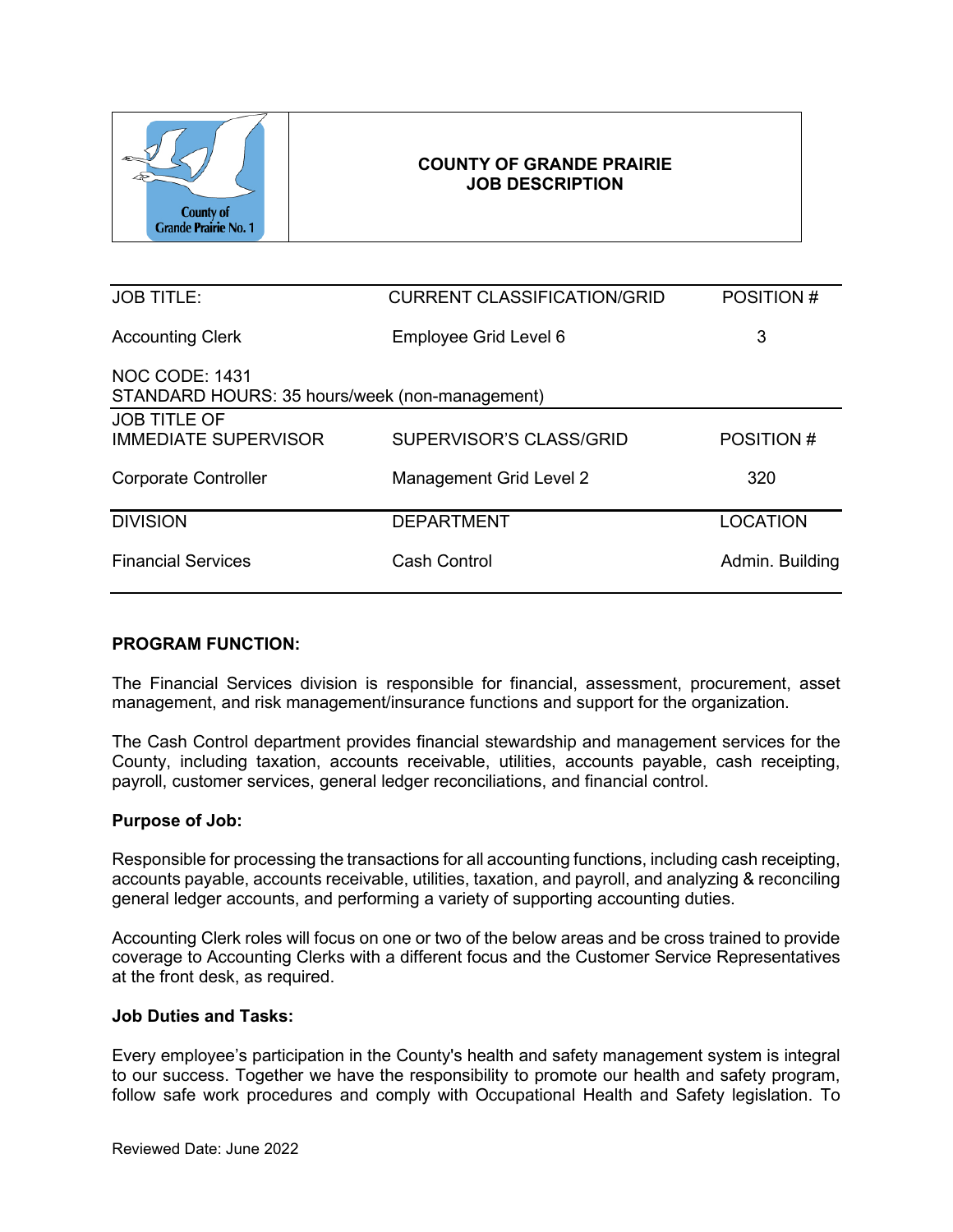demonstrate that safety is our way of life we must all work to protect our own health and safety and the health and safety of those around us.

### **General Duties:**

- Provide support or coverage to Accounting Clerks under a different focus, as required.
- Provide support or coverage to Customer Service Representatives, as required.
- Other accounting or finance job duties as assigned by the Corporate Controller.

### **Accounts Payable:**

- Oversee audit stamping, distributing and appropriate approvals of invoices and statements received daily.
- Assist County departments with purchase orders and periodic review of POs outstanding with County personnel.
- Verify accuracy of computations and approval, vendor numbers, batch for posting, and balancing of batches in preparation for computer processing.
- Ensure all payables are supported by adequate back-up documents and copies of invoices are distributed as required (ie. insurance, capital fixed assets, rebilling).
- Recognize and investigate irregularities and discrepancies on invoices.
- Verify the accuracy of GL accounts for the invoices.
- Create the invoice batches, process & enter the data for the approved invoices, verify the accuracy of the data entries, post the invoice batches, and print all posting journal entries and reports.
- Complete the whole process for the cheque batches, including creating the batches, print the cheques, post the batches, and print all posting journal entries and reports.
- Receive cheques, EFT reports, and vouchers from computer processing, prepare payments for distribution and oversee filing of all permanent records.
- Obtain Workers Compensation Board supplier clearance letters as required and maintain register of non-covered suppliers.
- Reconcile vendor statements regarding their invoices and reconcile any discrepancies in their statements.
- Reconcile Accounts Payable subledger to general ledger monthly.
- Reconcile holdback accounts.
- Keep Accounts Payable manuals current and relay changes to departments.
- Process direct debit invoices and batches.

# **Accounts Receivable and Utilities:**

- Upload, reconcile & invoice safety code permits via CityView and process cash receipt batches for online safety code permit applications.
- General accounts receivable invoicing and fire rescue invoicing.
- Provide backup coverage for all online payments.
- Liaise with the landfill/customers over tickets.
- Assist Planning Clerks & other departments on queries.
- Upload, reconcile and invoice Clairmont Landfill billing from Paradigm.
- Process and distribute the Regional Landfill bills.
- Monthly billing of Animal Control, Assessment Services & Special Constable Services to neighboring municipalities.
- Monthly upload and reconciliation of all Home Care billing.
- Prepare the salary invoice for the Grande Prairie Ag society.
- Collections & monthly aging report.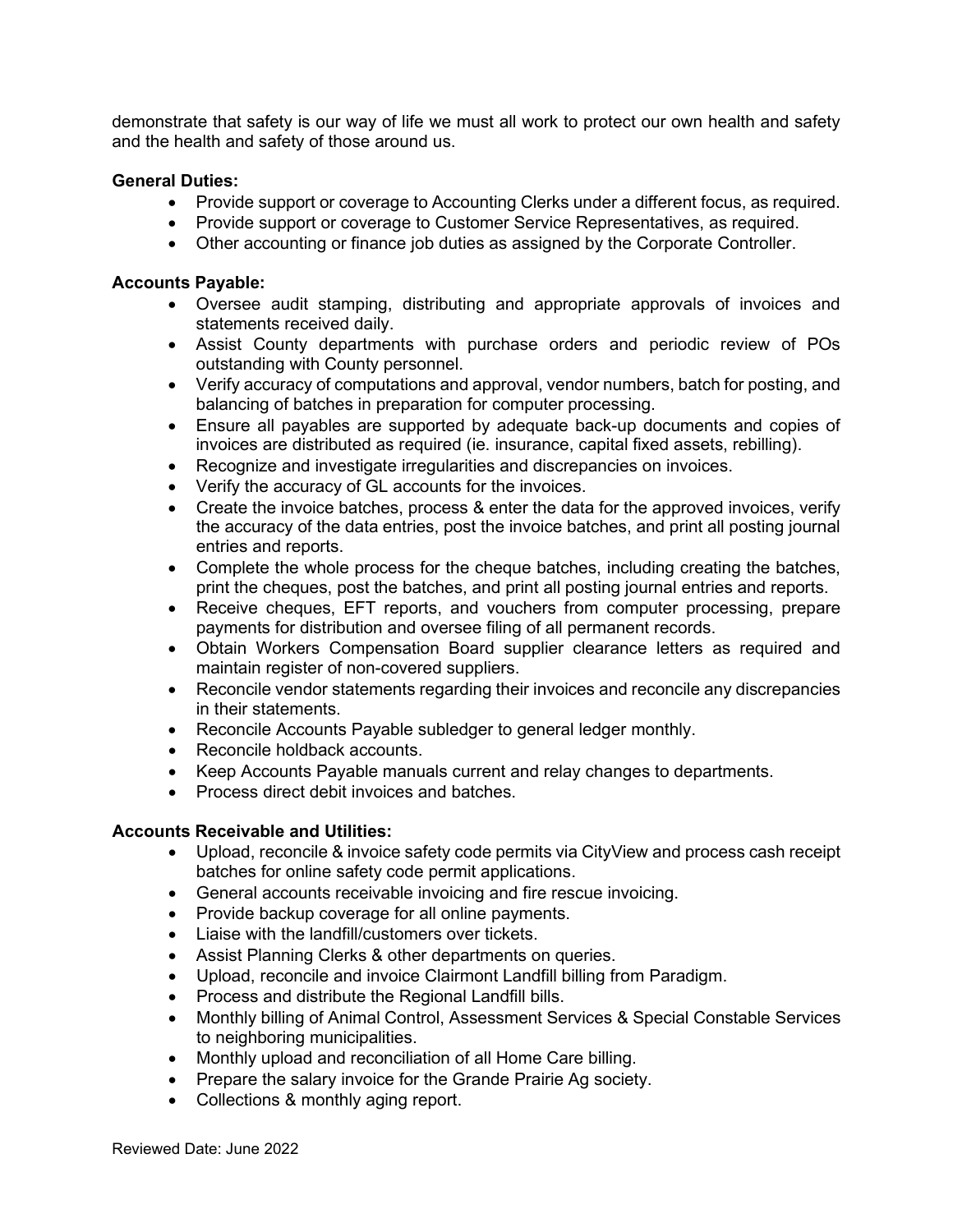- Monthly reconciliation of Accounts Receivable from CityView.
- Monthly reconciliation of safety codes fees submitted to safety code council.
- Balance and invoice water & sewer bills on a bi-monthly basis.
- Work order processing and balancing.
- Process the bank files for customers on the autopay program.
- Transfer unpaid utility bills to the tax roll on an annual basis or when a tax certificate is pulled.
- Calculate and distribute invoices for oil well drilling in the County of Grande Prairie.
- Complete mobile home tax collection.
- Generate and send out the utility bills to the utility customers.
- Create the utility penalties batches, calculate the utility penalties, and post the penalties batches.
- Create and maintain utility customer accounts.
- Prepare and post utility debit adjustments and credit adjustments.
- Reconcile Accounts Receivable subledger to GL on monthly basis.
- Reconcile Utilities subledger to GL on monthly basis.

### **Reconciliation:**

- Monitor working capital to meet cash requirements.
- Monitor all banking activities to detect irregularities.
- Investigate bank transactions to prevent fraud.
- Research accounting discrepancies, determine most appropriate methods to correct discrepancies and prepare corrections.
- Provide feedback to the Corporate Controller on how to improve on internal controls, and also pinpoint areas where risks relating to bank transactions can be minimized.
- Provide documentation for the purpose of supporting all financial transactions.
- Prepare monthly bank reconciliation reports for all bank accounts.
- Assist with documentation required for the auditors to do their interim or year-end audit.
- Process bank account adjustment entries for the monthly reconciliations.
- Maintain required files, reports, and data.
- Follows up all bank transactions continuously and provide updates to the management.
- Adhere to the County's standards and procedures in all reconciliation activities.
- File all prepared accounts in a well-organized manner.
- Reconcile discrepancies in different bank accounts.
- Reconcile prepaid expense account, accrued receivable account, accrued liabilities account, and other asset and liability accounts.
- Assist with year-end audit working papers.
- Administer the County's Purchase Cards and Master card.

### **Cash Receipting:**

- Monitor and oversee the cash batches created and processed in the accounting system to ensure that all cash batches are submitted to the cash control department for reviewing and posting on daily basis.
- Monitor and oversee all payments received and posted to the bank statements to ensure that all receipts posted to the bank accounts are processed and entered in the accounting system on daily basis.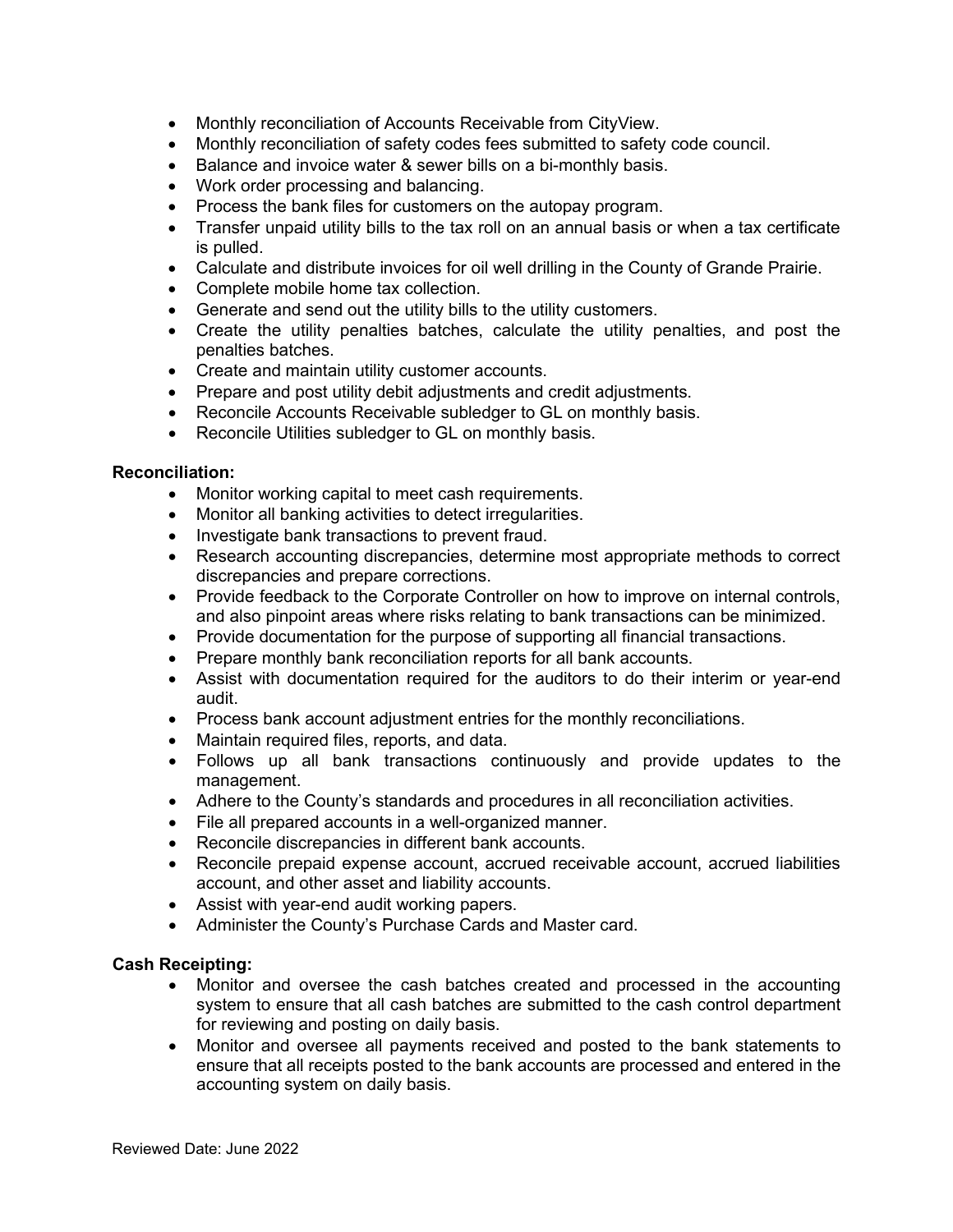- Monitor and oversee the cash deposit and cheque deposit to ensure that all cash and cheque deposits are completed on daily basis.
- Monitor and oversee the cash and cheque handling process to ensure the compliance with cash receipting policies and procedures and safeguard the cash and cheque.
- Review all cash receipting batches processed by cash control department and other departments on daily basis to ensure that all required cash batch reports and supporting documents are submitted to cash control department.
- Review the bank accounts and the distribution side GL accounts to ensure that the cash batches are posted to the correct bank accounts and other GL accounts.
- Review the transaction dates and posting dates to ensure that the cash batches are posted to the correct accounting period and dates.
- Monitor and oversee the control over cash receipting function to ensure that the proper control is in place and maintained.
- Post the cash batches to the accounting system if the cash batches are processed accurately and correctly.
- Investigate and correct all cash batch errors made by cash control department and other departments.
- Provide training and support for the customer service representatives in cash control department and administrative assistants in other departments.
- Correct the posting errors for the posted cash receipting batches.
- Assist with the budget preparation and budget variance analysis.
- Assist with the year-end audit, internal reporting, and external reporting.

# **Property Tax:**

- Maintain and update land title changes, mortgage company changes, and school support declaration forms.
- Prepare and process pre-authorized payments and forward to the bank for processing.
- Process tax adjustment entries, including NSF tax payments, penalties, transfers, refunds, and other miscellaneous adjustments as required.
- Calculate and post tax penalty batches.
- Prepare and verify tax certificates as requested by property owners, various lawyers, and mortgage companies.
- Prepare tax statements for taxpayers as required.
- Respond to telephone, email, and walk-in questions from taxpayers.

# **QUALIFICATIONS STATEMENT**

# **Education and Experience:**

- Business or Accounting Diploma and three years related experience, or an equivalent combination of education and experience.
- Advanced computer experience supplemented by post-secondary training.
- Advanced work experience in Microsoft Office 365.

# **Knowledge, Skills, and Abilities:**

- Ability to ensure all work-related information is kept confidential as per policy and in accordance with Freedom of Information and Protection of Privacy Act.
- Ability to comply with records management practices as stated in the Records Management Policy.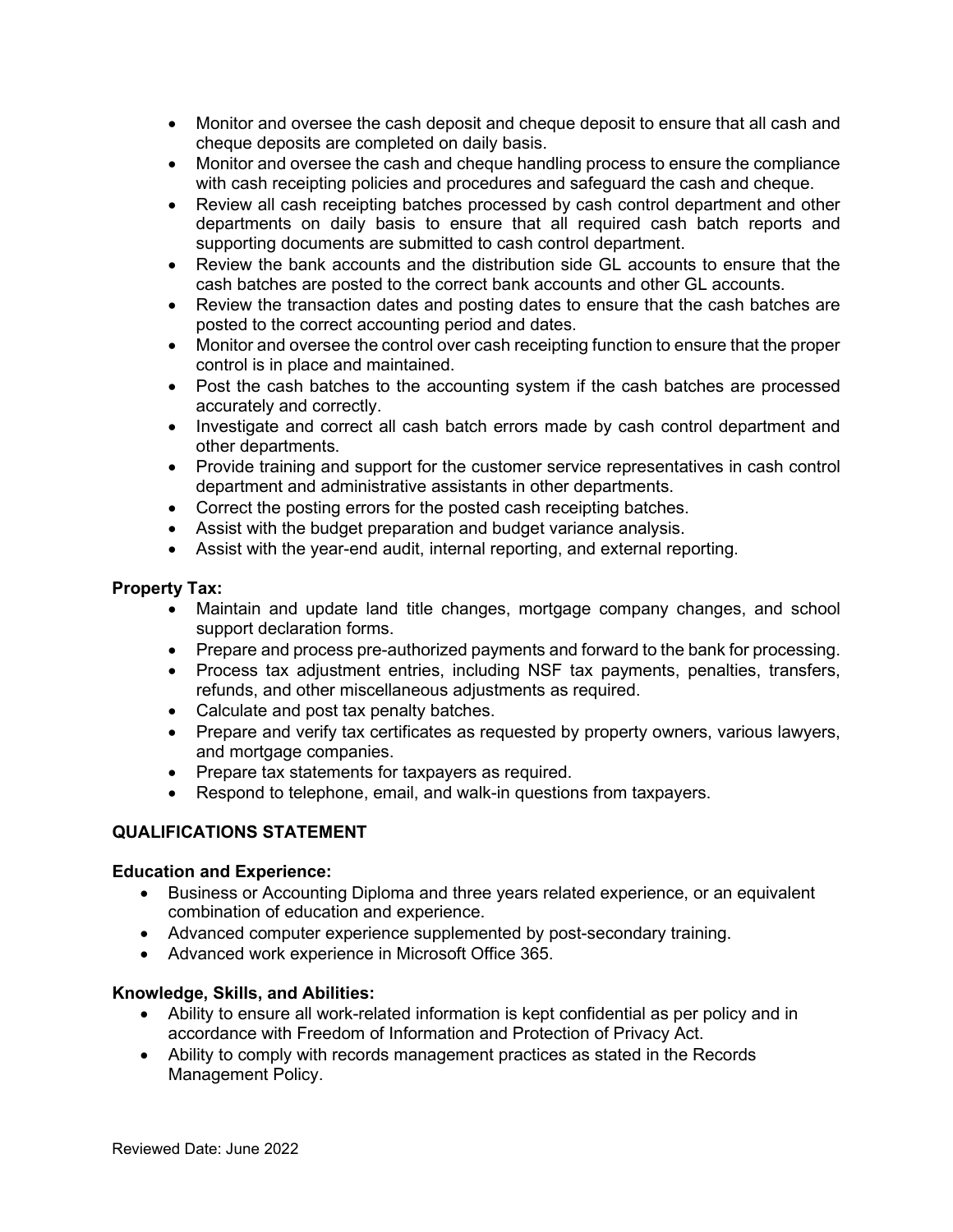- Ability to communicate tactfully, clearly, and effectively; and exercise mature judgement to deal effectively with staff.
- Knowledge of accepted accounting rules, practices, tax laws, and reporting requirements
- Computer literate, including effective working skills of MS Word, Excel, and e-mail
- Ability to adapt to and learn new software
- Able to work efficiently as a part of a team as well as independently
- High level of critical and logical thinking, analysis, and/or reasoning to identify underlying principles, reasons, or facts
- Able to work well under pressure and meet set deadlines
- Good organizational, time management and prioritizing skills
- Ability to interpret and implement company policies and procedures
- Attention to detail in all areas of work
- High level of personal integrity and a strong work ethic
- Self-starter
- Manual dexterity required to use desktop computer and peripherals
- Ability to work some overtime as required
- Ability to lift or move up to 10lbs

### **Core Competencies:**

- Trustworthy
- Transparent
- Respectful
- Collaborative
- Customer Focus
- Confidentiality
- Record Keeping
- Teamwork
- Interpersonal Skills
- Communication
- Quality orientation
- Problem Solving

### **Training Matrix:**

- Winter Driving Fundamentals/Defensive Driving
- Customer Service
- MSI Prevention: Office Ergonomics
- Hazard ID, Assessment, and Control
- Workplace Violence Prevention
- Staff Intranet
- GIS System
- FOIP General Awareness
- First Aid including AED preferred
- Fire Extinguisher (preferred)
- Anti-Racism Policy Training
- Fit for Work Policy Training

# **Job Description Certification:**